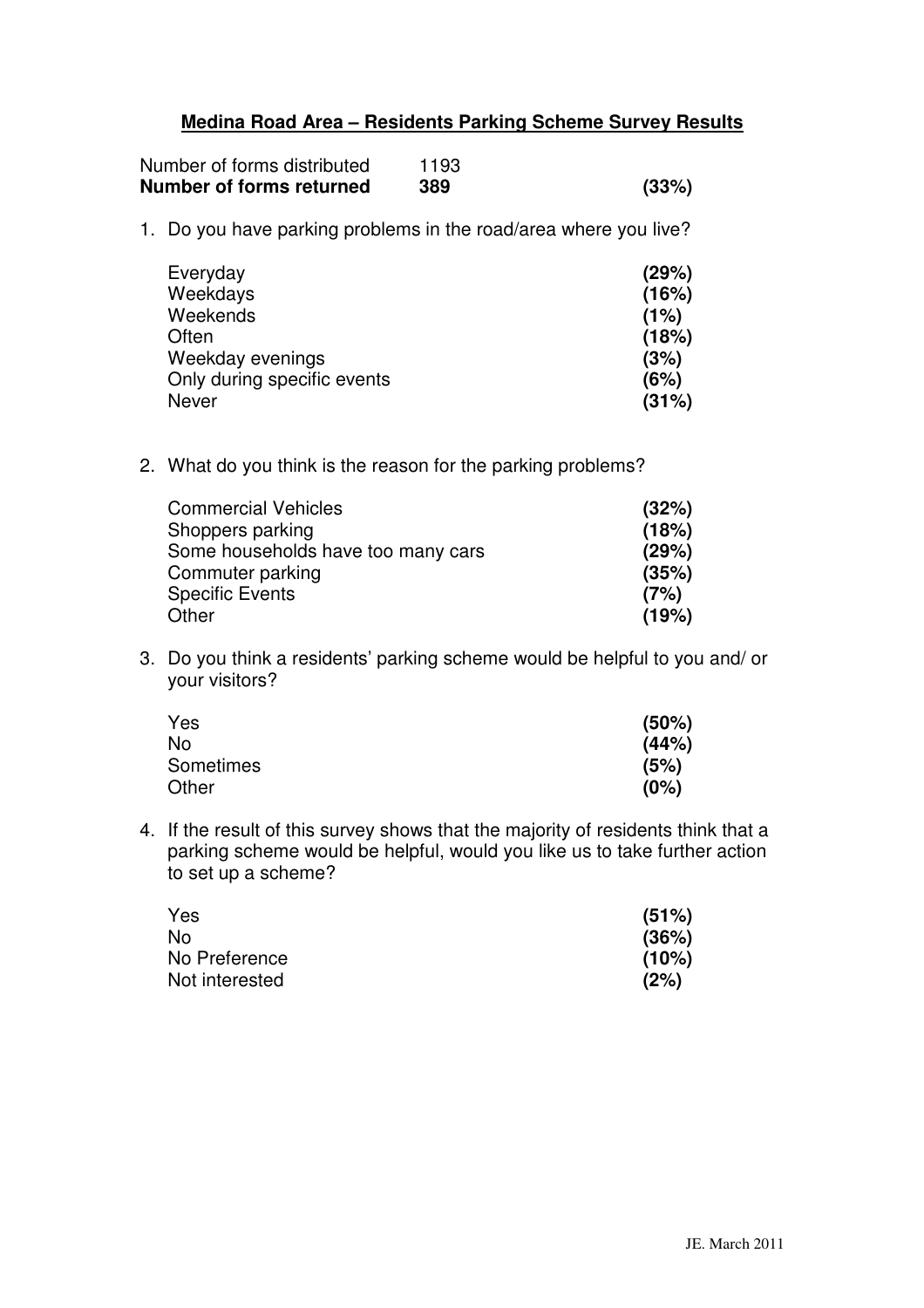5. If the result of this survey shows that the majority of residents think that a parking scheme would be helpful, which days of the week do you think it should run?

| 7 days a week          | (37%) |
|------------------------|-------|
| Weekends only          | (4%)  |
| Monday to Friday       | (23%) |
| Other                  | (1%)  |
| Not interested/no days | (34%) |

6. What time of the day do you think the parking scheme should run?

| 24hours                 | (31%) |
|-------------------------|-------|
| 6pm-6am                 | (5%)  |
| 6am-6pm                 | (24%) |
| Other                   | (2%)  |
| Not interested/no times | (37%) |

7. Do you think a residents' parking scheme was introduced in your area that it should include a period of free parking for visitors, trades people and traders?

| Yes            | (67%) |
|----------------|-------|
| No             | (13%) |
| No preference  | (8%)  |
| Not interested | (11%) |

8. How long do you think this period of free parking should be for?

| 1 hour         | (13%) |
|----------------|-------|
| 2 hours        | (31%) |
| 3 hours        | (16%) |
| Not interested | (22%) |
| Other          | (9%)  |

9. Is the address we sent this survey to your home or business address?

| Home            | (98%)     |
|-----------------|-----------|
| <b>Business</b> | $(0.5\%)$ |
| Both            | (1%)      |

10. How many vehicles registered to the area?

414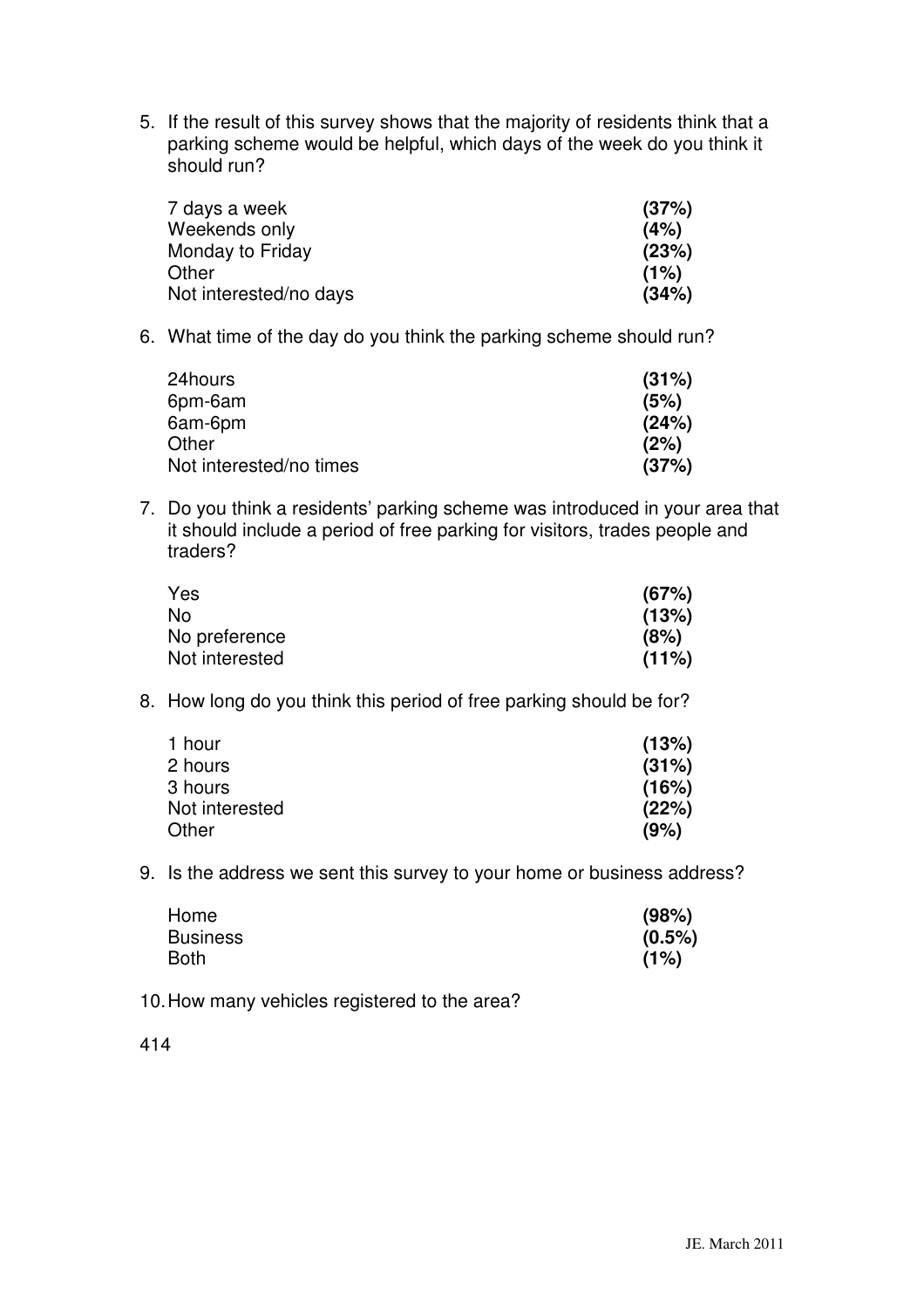## **Road Breakdown**

| <b>Roads</b>                | <b>Residents</b><br>For | <b>Residents</b><br><b>Against</b> | <b>Residents</b><br><b>Undecided</b> | <b>Other</b>   | No. Of<br><b>Residents</b><br>Who<br><b>Responded</b> | No. Of<br><b>Properties</b> |
|-----------------------------|-------------------------|------------------------------------|--------------------------------------|----------------|-------------------------------------------------------|-----------------------------|
| <b>Ashurst Road</b>         | 27                      | $\overline{2}$                     | 1                                    | $\mathbf 0$    | 30                                                    | 82                          |
| <b>Bell Road</b>            | 3                       | 11                                 | 1                                    | $\mathbf 0$    | 15                                                    | 37                          |
| <b>Blackwater Close</b>     | $\overline{2}$          | $\mathbf 0$                        | $\pmb{0}$                            | $\mathbf 0$    | $\overline{2}$                                        | 10                          |
| <b>Brighstone Road</b>      | 6                       | 12                                 | 1                                    | $\overline{0}$ | 19                                                    | 62                          |
| <b>Bryson Road</b>          | $\mathbf 0$             | $\mathbf 0$                        | $\mathbf 0$                          | $\mathbf 0$    | $\mathbf 0$                                           | 9                           |
| <b>Chipstead Road</b>       | 3                       | $\mathbf 0$                        | $\mathbf 0$                          | $\mathbf 0$    | 3                                                     | 18                          |
| <b>Colwell Road</b>         | 8                       | $\overline{7}$                     | 1                                    | $\mathbf 0$    | 16                                                    | 75                          |
| <b>Fifth Avenue</b>         | 5                       | 8                                  | 1                                    | $\mathbf 0$    | 14                                                    | 55                          |
| <b>First Avenue</b>         | $\overline{7}$          | 5                                  | 1                                    | $\mathbf 0$    | 13                                                    | 32                          |
| <b>Fourth Avenue</b>        | 1                       | 6                                  | 1                                    | $\mathbf 0$    | 8                                                     | 25                          |
| <b>Freshwater Road</b>      | 17                      | 12                                 | $\overline{2}$                       | $\mathbf 0$    | 31                                                    | 75                          |
| <b>Glebefield Gdns</b>      | $\overline{7}$          | 5                                  | $\boldsymbol{0}$                     | $\mathbf 0$    | 12                                                    | 25                          |
| Greenwood<br><b>Avenue</b>  | 10                      | 11                                 | 1                                    | $\pmb{0}$      | 22                                                    | 52                          |
| <b>Gurnard Road</b>         | $\overline{4}$          | 5                                  | 1                                    | $\mathbf 0$    | 11                                                    | 72                          |
| <b>Halstead Road</b>        | 10 <sub>1</sub>         | 5                                  | $\boldsymbol{0}$                     | $\mathbf 0$    | 16                                                    | 90                          |
| <b>Herne Road</b>           | $6\,$                   | $\overline{c}$                     | $\pmb{0}$                            | $\pmb{0}$      | 8                                                     | 29                          |
| <b>Medina Road</b>          | 29                      | 21                                 | 1                                    | $\mathbf 0$    | 51                                                    | 144                         |
| <b>Old Wymering</b><br>Lane | 6                       | 1                                  | 1                                    | $\mathbf 0$    | 8                                                     | 26                          |
| <b>Parr Road</b>            | $\mathbf 0$             | 1                                  | $\mathbf 0$                          | $\mathbf 0$    | 1                                                     | 5                           |
| <b>Pebmash Road</b>         | 0                       | 0                                  | $\mathbf 0$                          | $\overline{0}$ | $\boldsymbol{0}$                                      | $\mathbf 0$                 |